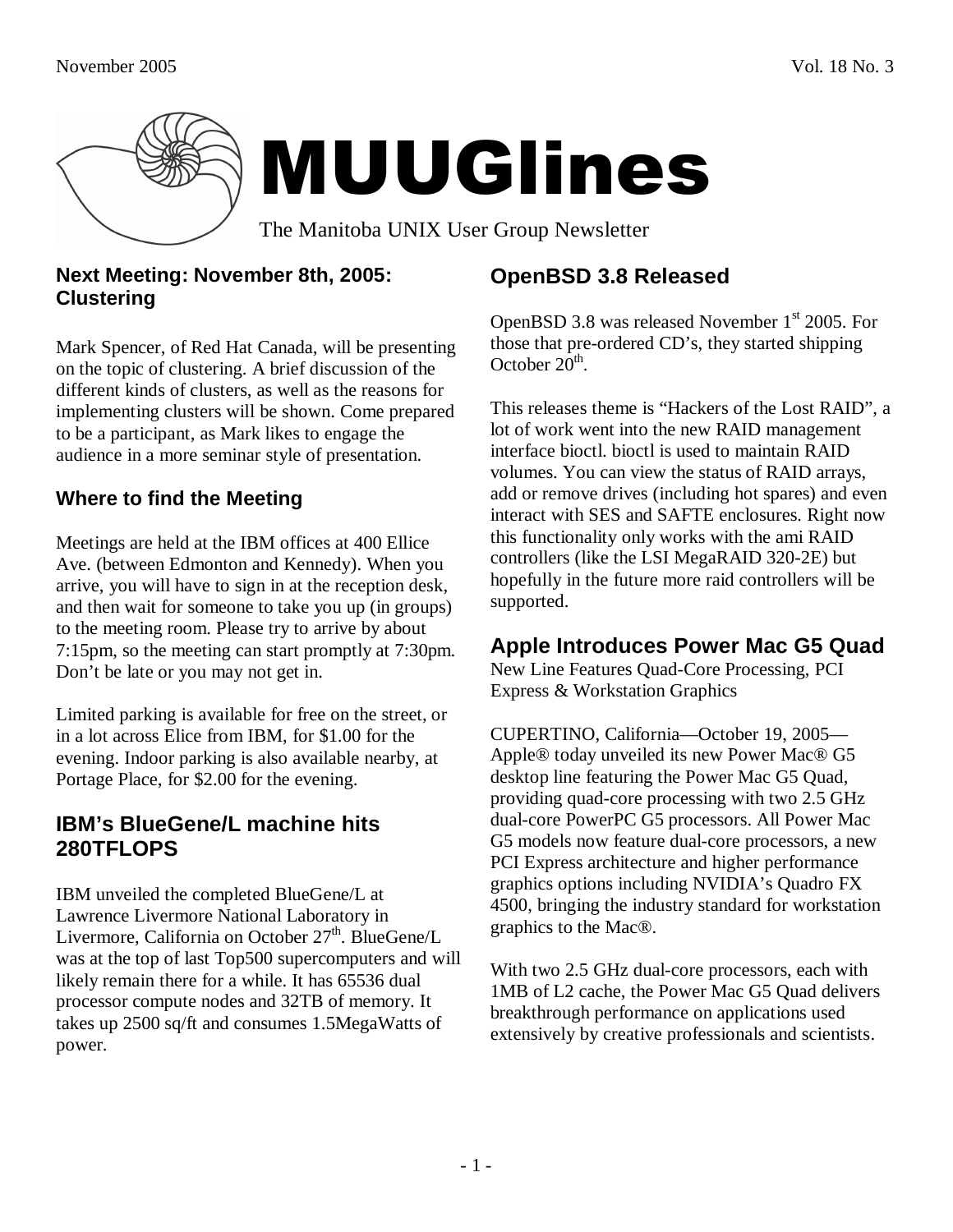# **Sample Hack from Mapping Hacks**

### **HACK #49**

### **Get Your Tracklogs in Windows or Linux**

Get your tracklogs and waypoints with command-line tools to enjoy the power of scripting.

Track logs and waypoints are the raw material for your stories. You want to pull those out of your GPS receiver and onto your computer. There are a number of utilities to do this. Browse the FreeGIS project site (**http://freegis.org**) for many examples of graphical and command-line tools.

Garnix is a free software program for downloading tracklogs, waypoints, and routes. It was written by Anton Helmand is available at

**http://homepage.ntlworld.com/anton.helm/garnix. html**. I've used Garnix for more than four years, and until recently, I found its elegance of interface and features to be compelling. Lately I've also been using GPSBabel[Hack #51].

Command-line tools give you the power to chain together functions and automate tasks. For example, I have a script that will import my tracklogs, clean up the format, create an animation of the tracklog [Hack#56], and then upload that animation to my home server.

It was hard for me to learn the command-line tools and string them together in a script, but now my posttrip workflow is accomplished more quickly than trying to do the same thing with individual GUI tools. This is an example of a productivity paradox. Ease of use and ease of learning don't always go together; learning often carries the price of short-term inefficiency.

A word on post-trip workflow: I've been known to crawl in to a hotel at 1:00 A.M., only to open two laptops in order to import photos, download tracklogs and waypoints, burn CD copies of my notes and pictures, import my voice-recorder annotations, and

upload the whole mess to a website. I'm not saying that this is the only, best, or right way to live one's life. But it is how I live mine, and since it is how I live my life, I am interested in ways to speed up my processing.

### **Garnix for Linux, Windows, or DOS**

The installation of Garnix is basically the same for Linux or Windows/DOS. Download the appropriate binary file and uncompress it in to a new directory. For the Linux version, you need to make the program executable with chmod +x garnix. Source code is also available, as well as an interesting document that reverse-engineers the Garmin protocol.

To check that it is working, make sure you have the GPS set in Garmin protocol mode and connect the GPS to your serial port. Under Linux, you may need to be root, or run sudo, to have access to your serial port.

[rich@testingrange garnix]\$sudo ./garnix Password: Device ID: GPS III+ Software Version 2.03 Device Info 1: VERBMAP Americas Highway Land Data 1.00 Device Time: 12:32:28-2004/08/11

Current Position (WGS84): Latitude 38deg 40min 47.98sec Longitude -123deg 17min 3.59sec

If you can't remember an option, type garnix -h for a terse help screen. Garnix has three different display formats: degrees-minutes-seconds (DMS) with symbols, DMS with abbreviations, or Waypoint Plus format.

Here's how to apply the three formats to waypoints.

Waypoints in DMS with abbreviations ("text" mode):

\$ garnix -w -x -fmyway.txt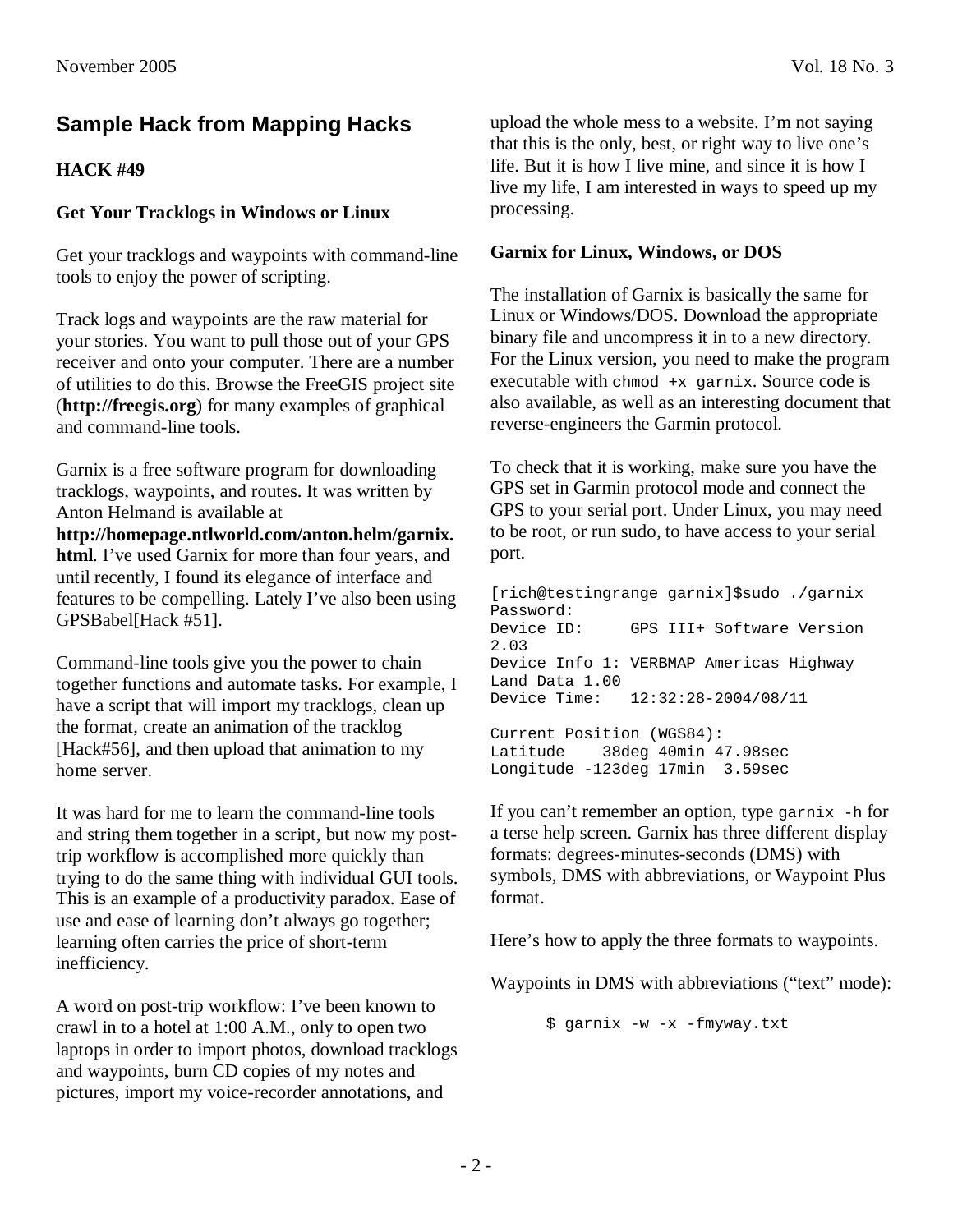#### Example:

```
38deg 24min 12.32sec -122deg 49min 
6.76sec 0.0 WGS84 OREILY "CRTD 19:34 31-
AUG-00" [wpt_dot N];
```
Waypoints in DMS with symbols:

```
$garnix -w -s -fmyway.txt
```
#### Example:

```
38° 24' 12.32" -122° 49' 6.76" 0.0 
WGS84 OREILY "CRTD 19:34 31-AUG-00" 
[wpt_dot N];
```
Waypoints in Waypoint Plus format:

```
$ garnix -w -y -fmyway.txt
```
#### Example:

WP,D,OREILY, 38.40342,- 122.81854,12/31/1969,16:00:00,CRTD 19:34 31-AUG-00

Garnix configuration is set in the file garnix.cfg. This is where you set your serial port (underLinux,/dev/ttyS0 is the first serial port), and if you add deg\_ min\_sec; then imports will use the DMS format by default. The big win for the Waypoint Plus format is that Lat, Long is displayed in decimal degrees.

Garnix Waypoint DMS format looks like this (from the filegarnix.txt):

 $\langle \text{lat} \rangle \langle \text{lon} \rangle \langle \text{height} \rangle \langle \text{datum} \rangle \langle \text{name} \rangle \langle \text{comment} \rangle$ [<map symbol> <display mode>];

The important fields are  $\langle \text{lat} \rangle$ ,  $\langle \text{lon} \rangle$ ,  $\langle \text{height} \rangle$  (not available in older units), the waypoint name  $(\langle$ name $\rangle)$ , and the way point comment  $(\langle$ comment $\rangle)$ .

If you don't enter another comment in the GPS unit, then <comment> will be the date and time the waypoint was created. In the previous example, I created, or updated, that waypoint at 7:34 P.M. on August 31, 2000.

Garnix tracklogs follow the same general pattern as waypoints.

Tracklogs in DMS with abbreviations ("text" mode):

\$ garnix -t -x -fmytrack.txt

#### Example:

42deg 11min 47.75sec -122deg 42min 57.36sec 0.0 WGS84 00:00:00-1970/01/01 [1]; 42deg 10min 5.79sec -122deg 39min 30.57sec 0.0 WGS84 00:00:00-1970/01/01 [0]; ... 38deg 27min 51.70sec -122deg 39min 53.47sec 0.0 WGS84 07:38:45-2004/08/07 [1]; 38deg 27min 51.84sec -122deg 39min 53.84sec 0.0 WGS84 07:38:47-2004/08/07 [0];

#### Tracklogs in DMS with symbols:

\$ garnix -t -s -fmytrack.txt

#### Example:

| 42° 11' 47.75" -122° 42' 57.36" 0.0<br>WGS84 00:00:00-1970/01/01 [1];                  |  |
|----------------------------------------------------------------------------------------|--|
| $42^{\circ}$ 10' 5.79" $-122^{\circ}$ 39' 30.57" 0.0<br>WGS84 00:00:00-1970/01/01 [0]; |  |
| 38° 27' 51.70" -122° 39' 53.47" 0.0<br>WGS84 07:38:45-2004/08/07 [1];                  |  |
| 38° 27' 51.84" -122° 39' 53.84" 0.0<br>WGS84 07:38:47-2004/08/07 [0];                  |  |

Garnix Tracklog DMS format (from the filegarnix.txt):  $\langle \text{lat} \rangle \langle \text{lon} \rangle \langle \text{height} \rangle \langle \text{datum} \rangle$ <date/time> <segment flag>;

Garmin GPS units allow you to save 10 tracks. This seems like a great and useful feature, and in "Use Your Track Memory as a GPS Base Map"[Hack#55] we'll see a use forth is feature, but most of the time you DO NOT want to "save" your tracklogs. When you save your tracklogs, you lose track-point resolution, and more importantly, you lose all of the timestamps!

These [1] and [0] values at the end of each line are interesting. Unlike some of the free programs, Garnix includes the track segment flag. What if you are on a trip and the GPS runs out of batteries, powers down,